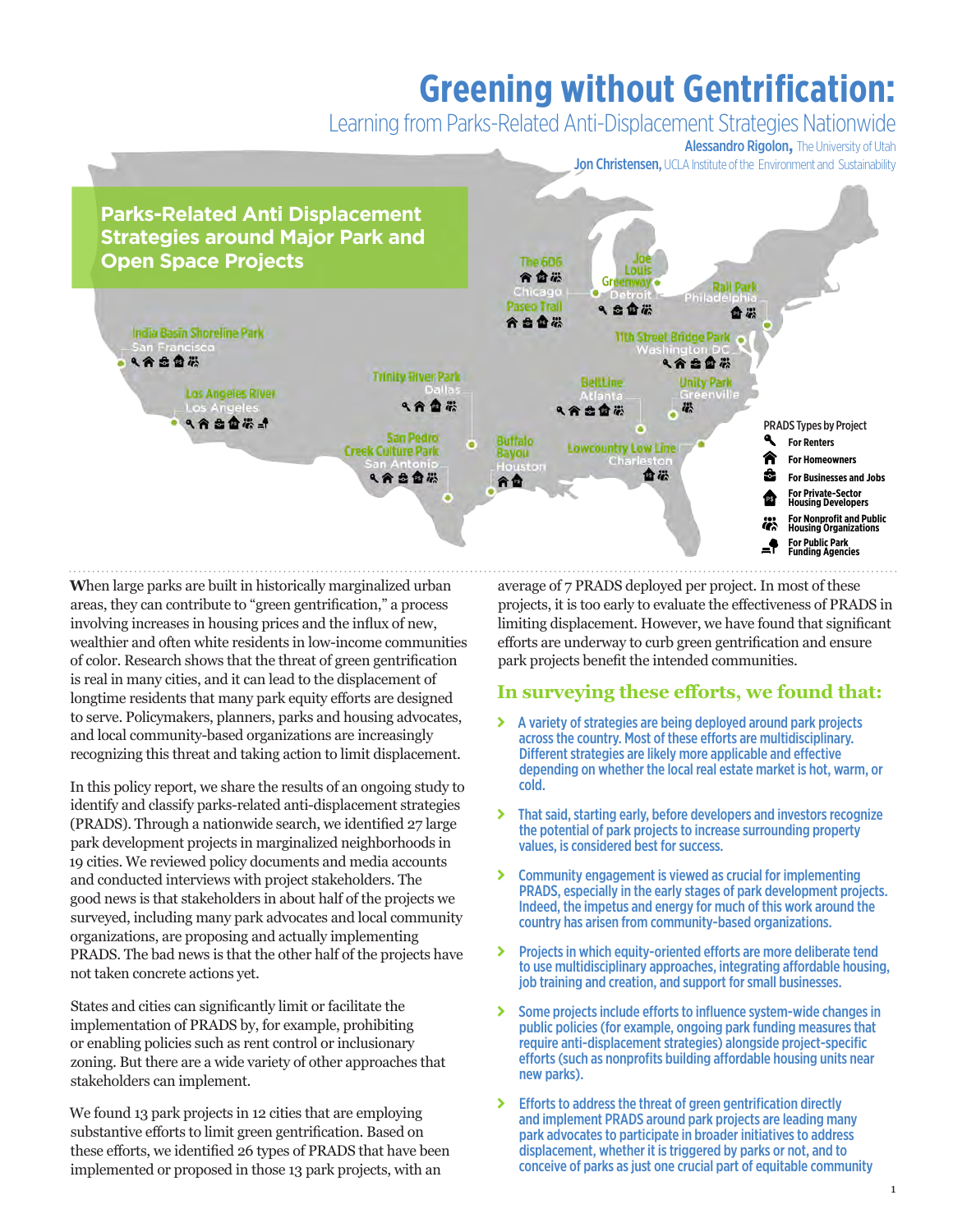## **Analysis of Parks-Related Anti-Displacement Strategies**

In our survey of 27 major park projects in 19 cities, we found 96 parks-related anti-displacement strategies (PRADS) that have been proposed or implemented in 13 park projects in 12 cities. Building on a typology developed by researchers at the Urban Displacement Project, we identified 26 distinct types of PRADS being implemented or planned in those 12 cities. Some of these strategies are designed to limit green gentrification in neighborhoods near specific park projects, and thus have a more direct nexus to parks, while others are citywide policies and initiatives that could also benefit other parts of the cities. We classified the 26 strategies into six broad categories that describe three sets of actors that benefit from PRADS—renters, current and prospective homeowners, and businesses and workers—and three sets of actors that play a central role in implementing PRADS—private sector developers, nonprofits and public housing organizations, and park funding agencies. (**See appendix for a chart of all the PRADS.**) All of these strategies are, of course, relevant for park agencies and park advocates, but to address the challenges of green gentrification, park agencies and advocates must work with these other sectors. They cannot solve this problem alone.

## **For Renters (beneficiaries)**

We found seven types of strategies that apply to renters of existing housing units including rent control, anti-eviction protections (such as right to counsel), and renter education workshops. These strategies are being employed as part of seven of the 13 projects we surveyed. These strategies aim to enable renters to continue living in existing privately-owned rental units. State laws prohibit some of the cities we studied from implementing rent control, the most well-known and in some cases controversial strategy.

Most strategies in this group are policies and initiatives that apply to an entire city rather than prioritizing targeted interventions in areas near parks. Because these policies apply everywhere in a city, they could be harder to implement, when allowed by state law, than strategies targeted to specific neighborhoods around parks, where residents affected by gentrification might find common ground and successfully advocate for anti-displacement strategies. Strategies targeted to benefit renters also appear to be an area where additional policy approaches are needed, especially in cities where rent control is prohibited or limited.

### **For Homeowners (beneficiaries)**

This group of strategies is intended to protect current lowincome homeowners and promote homeownership among other low-income residents, and is being employed in nine of the 13—or 79%—of the projects we surveyed. We identified six types of PRADS in this group, ranging from property tax freezes for existing low-income homeowners to financial

support such as down-payment assistance for prospective low-income homeowners, and strategies to create additional revenue for low-income homeowners such as allowing the construction of accessory dwelling units. These PRADS seek to stabilize communities near parks at risk of gentrification by keeping or transferring homeownership to longtime, low-income residents, who are often residents of color. By doing so, these strategies can also reduce deeply-rooted inequalities in homeownership rates.

Compared to renter-targeted strategies, homeownership strategies appear to have a more direct nexus to areas surrounding new parks. We found examples of public or nonprofit-led programs designed to create or maintain low-income homeownership in communities near new park projects in several cities. These strategies are difficult to implement in hot real estate markets, where speculation can make them much more expensive. They are likely more suitable for warm and cool markets, especially if they are implemented well in advance of when new park projects are announced and built.

#### **For Businesses and Jobs (beneficiaries)**

We identified two types of strategies targeted to businesses and jobs, both focusing on sustaining or increasing the earnings of longtime, low-income residents: strategies to protect or create locally-owned small businesses (such as small business disruption funds) and strategies to create jobs for longtime residents (such as first source hiring ordinances). Seven out of 13 of the projects we surveyed employ or have proposed these strategies. The relatively small number of strategies focused on businesses and jobs may be due to the fact that most stakeholders in this arena focus on preserving or creating affordable housing. The fact that half of the projects include these strategies, however, stems from a belief that multidisciplinary approaches that also prioritize businesses and jobs can go further than efforts that solely center on affordable housing by tackling displacement threats on two fronts: keeping rent or mortgage payments affordable and increasing the earnings of low-income residents.

These strategies can have a good nexus with the development of new large parks. Although first hiring ordinances that apply to entire cities are part of this group of strategies, there are also projects, such as those in Washington, DC, and San Francisco, which include job training and future employment related to the construction and operation of new parks for longtime, low-income residents of color. Similar programs for small businesses have been implemented or proposed in Washington, DC, Los Angeles, and Chicago. The nexus with new parks involves either a reliance on such businesses for park concessions (in Washington, DC, and Chicago) or reliance on tax-increment financing to support small businesses (as proposed in Los Angeles).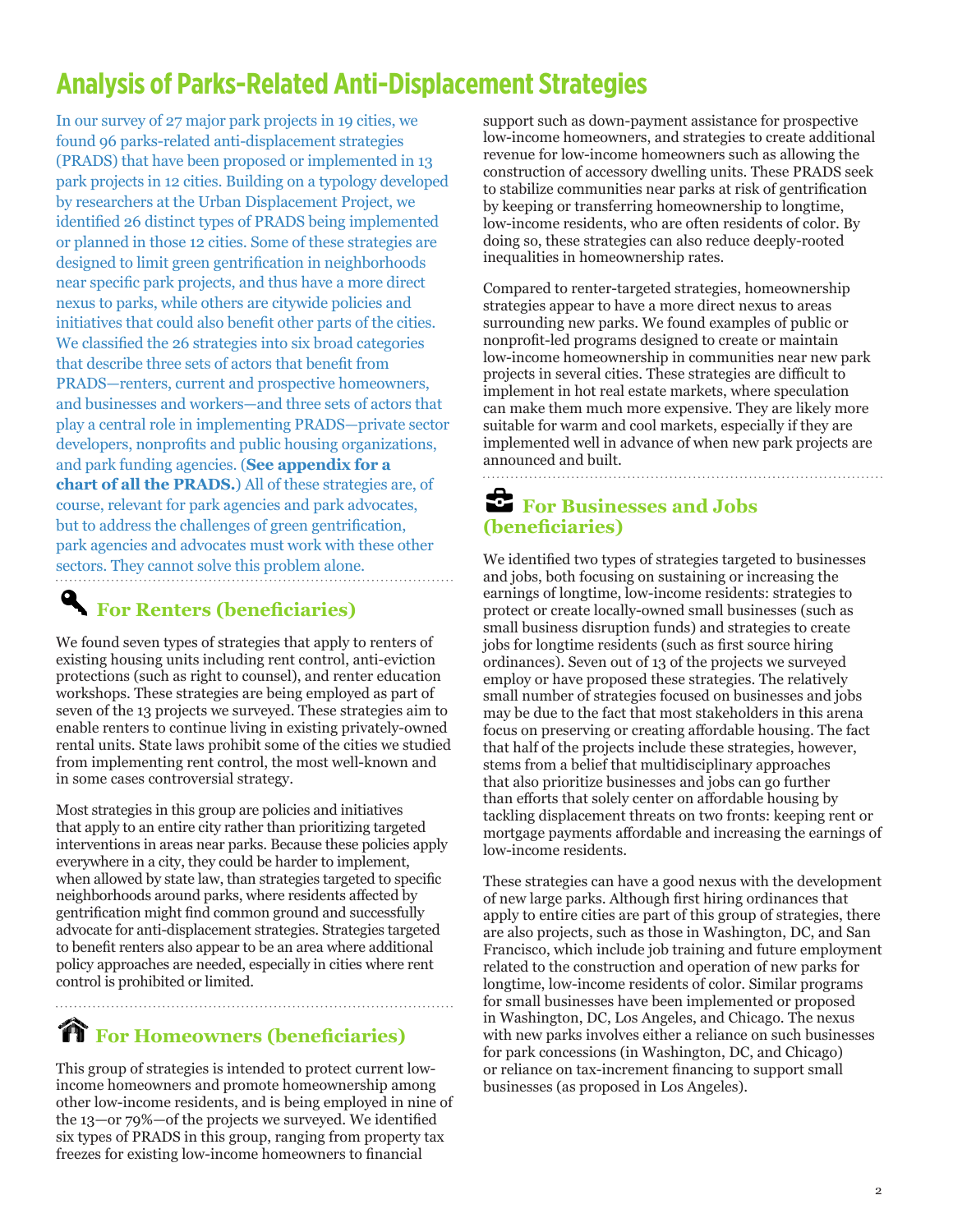#### **For Private-Sector Housing Developers (implementers)**

We identified seven types of strategies that require private sector housing developers to contribute to the production of affordable housing, either by directly building new below-market-rate units or paying fees that cities can use to build such units. These strategies are being used in 11 of the 13—or 85%—of the park projects we surveyed. These strategies include well-known tools such as inclusionary zoning, production incentives (such as density bonuses), and developer impact fees for affordable housing. The goal is to increase the supply of below-market-rate housing units near new parks.

Some of these strategies can reduce the profit margins of developers, resulting in political controversy, legal battles, and prohibitions in some places. Local ordinances also sometimes fail to specify the type of affordable units that are built, resulting in the construction of units, such as studios and one-bedroom apartments, which are not suitable options for families who have been displaced from previously affordable, unsubsidized units due to rent increases.

However, the fact remains that most housing is constructed by the private sector, highlighting the importance of these strategies despite their potential shortcomings. And several cities have deliberately targeted the implementation of these policies in areas surrounding new parks, demonstrating that these strategies can have a good nexus with park development.

#### *C***<sub>** $\uparrow$ **</sub> For Nonprofit and Public Housing Organizations (implementers)**

This group of strategies focuses on nonprofit and public housing organizations that build or manage subsidized housing, including municipal-level housing departments. Although we only identified three types of strategies as part of this group, they have been proposed or implemented in every one of the 13 projects we surveyed, demonstrating their importance. These strategies include housing trust funds, community land trusts and other forms of land banking, and value capture mechanisms, such as tax-increment financing, that generate funds for affordable housing.

These strategies have a strong nexus with the development of new large parks. We found examples of cities and nonprofits that have established or are seeking to establish community land trusts or to build permanently protected affordable housing in areas surrounding new parks, thus targeting neighborhoods that are most at risk of gentrification and displacement, in Washington, DC, Chicago, and Greenville, SC. We found examples of value capture through mechanisms such as tax-increment financing—in which a new tax district is created around new infrastructural investment, such as parks, to fund public investments, such as affordable housing, within that district. We found this approach to funding affordable housing around two projects, in Atlanta and Greenville, and proposed in three other projects, in Los Angeles, Dallas, and Philadelphia.

Value capture has had some shortcomings. Its capacity to generate money for affordable housing is subject to market fluctuations. In Atlanta, the BeltLine tax-increment financing district has generated less money for affordable housing than anticipated due to the 2008 recession and a slow recovery. Furthermore, the value captured can be limited in jurisdictions that limit property tax increases (for example in California, due to Proposition 13). In these contexts, increases in property taxes may depend on major zoning changes (from industrial to mixed-use residential, for example) or a high rate of turnover in real estate transactions so that property taxes are recalculated based on the most recent sales. Finally, community land trusts and new public or nonprofit-owned subsidized housing units can be harder to implement successfully in hot markets. Thus starting early is crucial (although this can be difficult in periods following economic recessions, as was seen in Chicago's 606 and Atlanta's BeltLine). When markets are already hot, some projects, such as those in Charleston and Greenville, SC, and in Houston, TX, have proposed to dedicate part of the land that would become parks or other nearby publicly-owned lots to affordable housing.

Capturing a percentage of projected property tax increases is not the only way to generate funds for affordable housing. Developer fees are another way, demonstrating that the strategies outlined in this report can be interdependent, reinforcing the need for a multidisciplinary approach.

## **For Public Park Funding Agencies (implementers)**

We identified one type of strategy that can be used by park funding agencies, such as states, the federal government, and counties. Funders can require or incentivize grant recipients to include anti-displacement strategies in their proposals for park development projects. Los Angeles County has been a leader in this area. The implementation plan for Measure A, a Los Angeles County parcel-tax funding source for parks, includes displacement avoidance strategies. Measure A awards additional points to competitive grant applications that include such strategies. In California, some state conservancies that fund parks, open space, trails, environmental restoration, and green infrastructure projects are also beginning to implement this strategy, as is the state's Strategic Growth Council, which administers grants for climate resilience. This demonstrates how government agencies can create overarching policies that require or incentivize park developers to work with housing advocates and developers and local communities to deploy multidisciplinary anti-displacement strategies to unlock public funding for parks.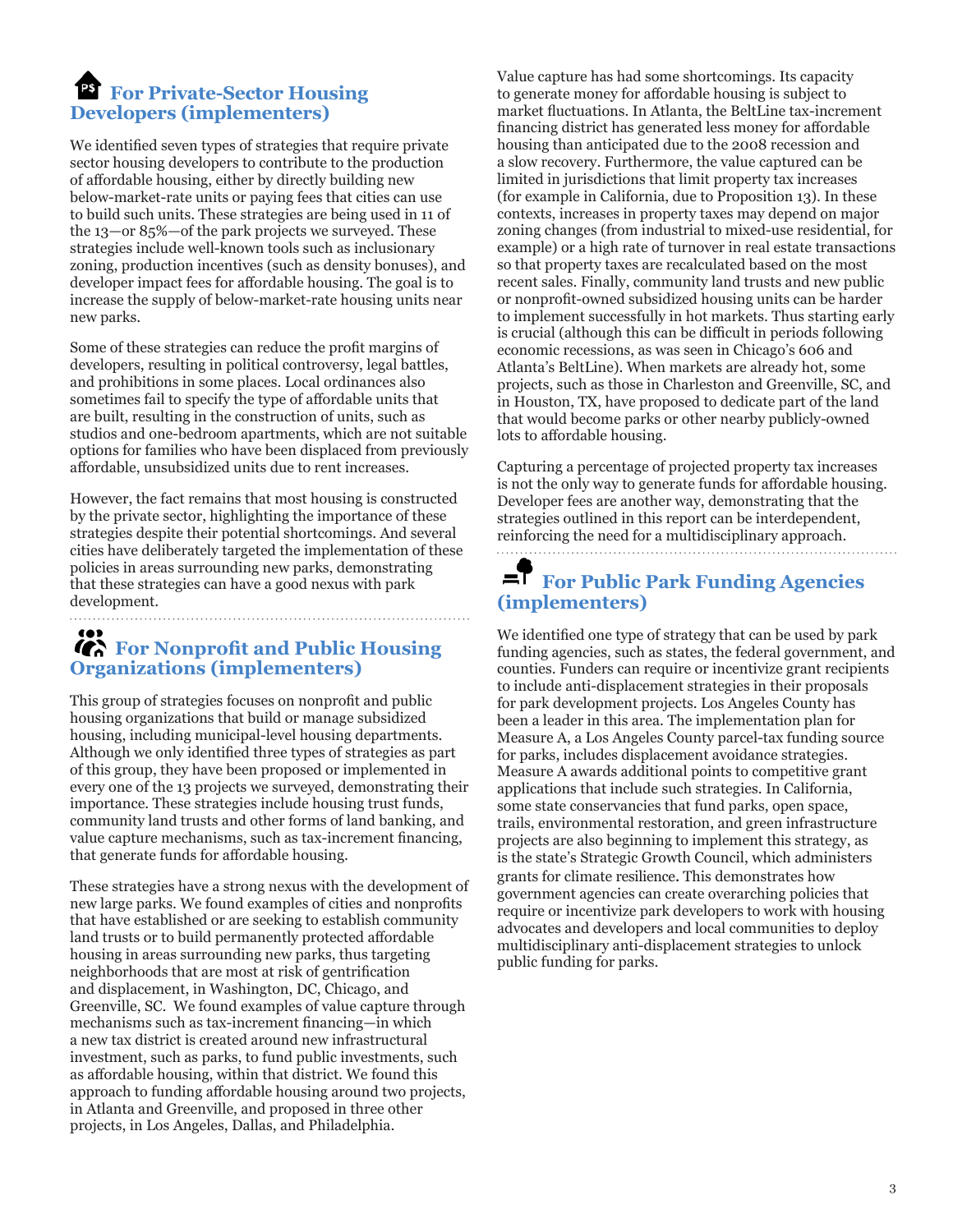

The 11th Street Bridge Park will span the Anacostia River between two very different communities in Washington, DC, and is seen by many as a model for the multidisciplinary approach and deep, long-term, community engagement necessary to ensure new parks contribute to equitable community development without gentrification and displacement. Photos used with permission from 11th Street Bridge Park and its partner, nonprofit housing developer MANNA, Inc.

## **Recommendations for Parks-Related Anti-Displacement Strategies (PRADS)**

Based on this survey of the state of the field, we offer the following recommendations for project stakeholders including park agencies and advocates and their allies working on housing and community development—who are committed to greening marginalized communities without displacing their most vulnerable residents:

- 7 Implement park-related anti-displacement strategies at the very early stages of park planning and development. This means that for large park projects in low-income neighborhoods planning for PRADS needs to begin at the same time as planning a park, before investors recognize the potential of new park projects. Designing a park and designing displacement avoidance strategies should go hand-in-hand in an integrated planning process involving meaningful dialogue and collaborations between parks organizations and housing organizations.
- 7 Engage communities in developing approaches to avoid displacement near new parks. Because public park agencies and elected officials do not always understand the threat of green gentrification, community engagement can create opportunities for local residents and community-based organizations to educate local governments about the challenges and opportunities for solutions.
- 7 Create collaboratives that include park and housing advocates, such as the Los Angeles Regional Open Space and Affordable Housing collaborative (LA ROSAH), which can advocate locally for policy change, provide tools, and share lessons with other organizations in a wider network. Successful parks-related, anti-

displacement strategies will be site-specific, but as this report shows, common solutions are already being deployed in many different projects

- 7 Combine the creation and preservation of affordable housing with initiatives to create better-paying jobs for local residents to tackle gentrification threats from two different angles: increasing income and making housing affordable. These multidisciplinary approaches are being employed in projects that have had a more deliberate focus on equity from their conception, such as the 11th Street Bridge in Washington, DC, and the India Basin Shoreline Park in San Francisco.
- 7 Integrate a requirement for displacement avoidance strategies into policies, laws, and park funding implementation at the city, county, and state level for wider, long-term impact beyond single park sites.
- 7 Measure, evaluate, and report the successes and failures of PRADS for park projects. Engage third-party independent researchers in this process and publicly share data, results, and lessons learned. This will help all of us better understand which PRADS can be most effective in different contexts.

This report was written by Alessandro Rigolon, assistant professor in the Department of City & Metropolitan Planning at The University of Utah, and Jon Christensen, adjunct assistant professor in the Institute of the Environment and Sustainability at UCLA. Contact the authors at alessandro.rigolon@utah.edu and jonchristensen@ioes.ucla.edu. The authors are especially interested in learning about examples of additional parks-related, anti-displacement strategies proposed and being implemented around park projects. Cartography and design by GreenInfo Network. This report is available online joes.ucla.edu/project/prads.





Institute of the Environment and Sustainability